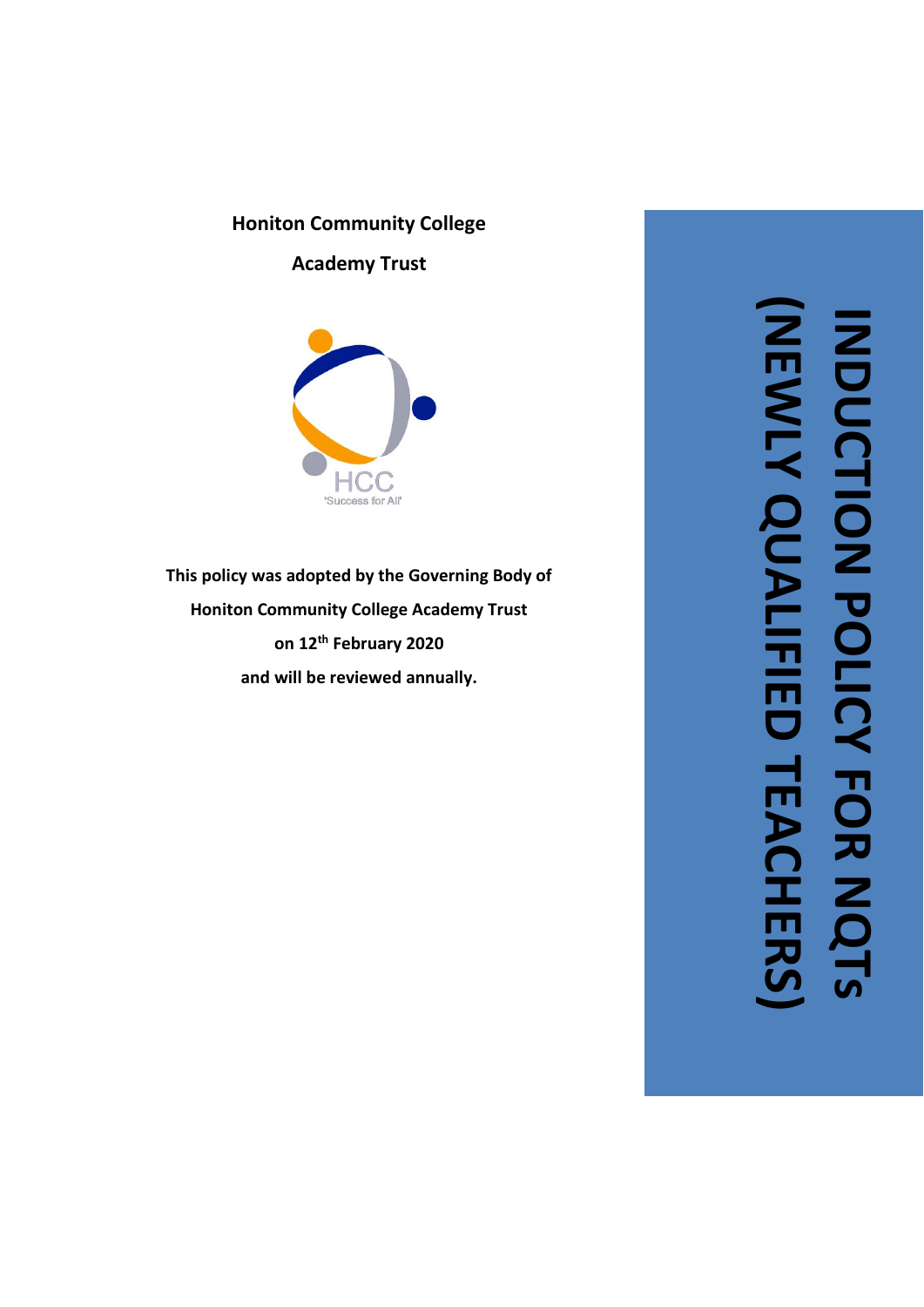# **Honiton Community College**

# **Induction Policy for Newly Qualified Teachers (NQTs)**

Honiton Community College welcomes newly qualified staff as professional colleagues and the unique contribution they can make to the community.

### **PRINCIPLES**

- 1. To ensure that newly qualified staff appointed to the College feel welcomed and valued.
- 2. To support newly qualified staff so they can settle into the College as quickly and as happily as possible and are therefore able to apply their talents and expertise for the greater good of the College and to teach effectively.
- 3. To provide opportunities for NQTs to develop professionally in accordance with their personal ambitions.

### **MANAGEMENT**

- 1. The Governing Body and the Principal as well as the Appropriate Body are responsible for ensuring NQTs have an appropriate induction programme.
- 2. The Professional Mentor, together with the Subject Mentor, will be the NQT's line manager and will be responsible for the overall management of initiating NQTs into the teaching profession and the College organisation. The Professional Mentor and Subject Mentor will be responsible for developing attainable targets using the traffic light system and regular reviews and the assessment of the NQT's performance.
- 3. The Subject Mentor will be responsible for the development of specialist subject knowledge and skills and their application and general classroom competence.
- 4. The Heads of Pastoral will provide pastoral support as needed.
- 5. Progress of the NQT will be monitored in accordance with the Statutory Guidance which outlines the induction arrangements.
- 6. The NQT will be provided with a timetable the equivalent of 90% of that of a normal teaching timetable. The timetable will contain a range of classes and a range of abilities.
- 7. Time will be allowed for the NQT to meet other NQTs in the area, attend relevant courses and visit other local schools.
- 8. The opportunity to tutor a form during the induction year will be discussed with the NQT. A NQT who is not a form tutor will be attached to a form to assist with tutorial responsibilities for the induction year.

## **AFTER APPOINTMENT, BEFORE TAKING UP POST**

- 1. To provide a minimum of one day preliminary visits to the College, to meet staff, discuss timetables, classes, sets, and to work with some pupils if possible. To allow the NQT to discuss their areas for development and targets.
- 2. To provide induction sessions together with any other required information, concentrating initially on routines for the beginning of term.
- 3. To arrange points of contact should the NQT need help during the time prior to taking up the appointment.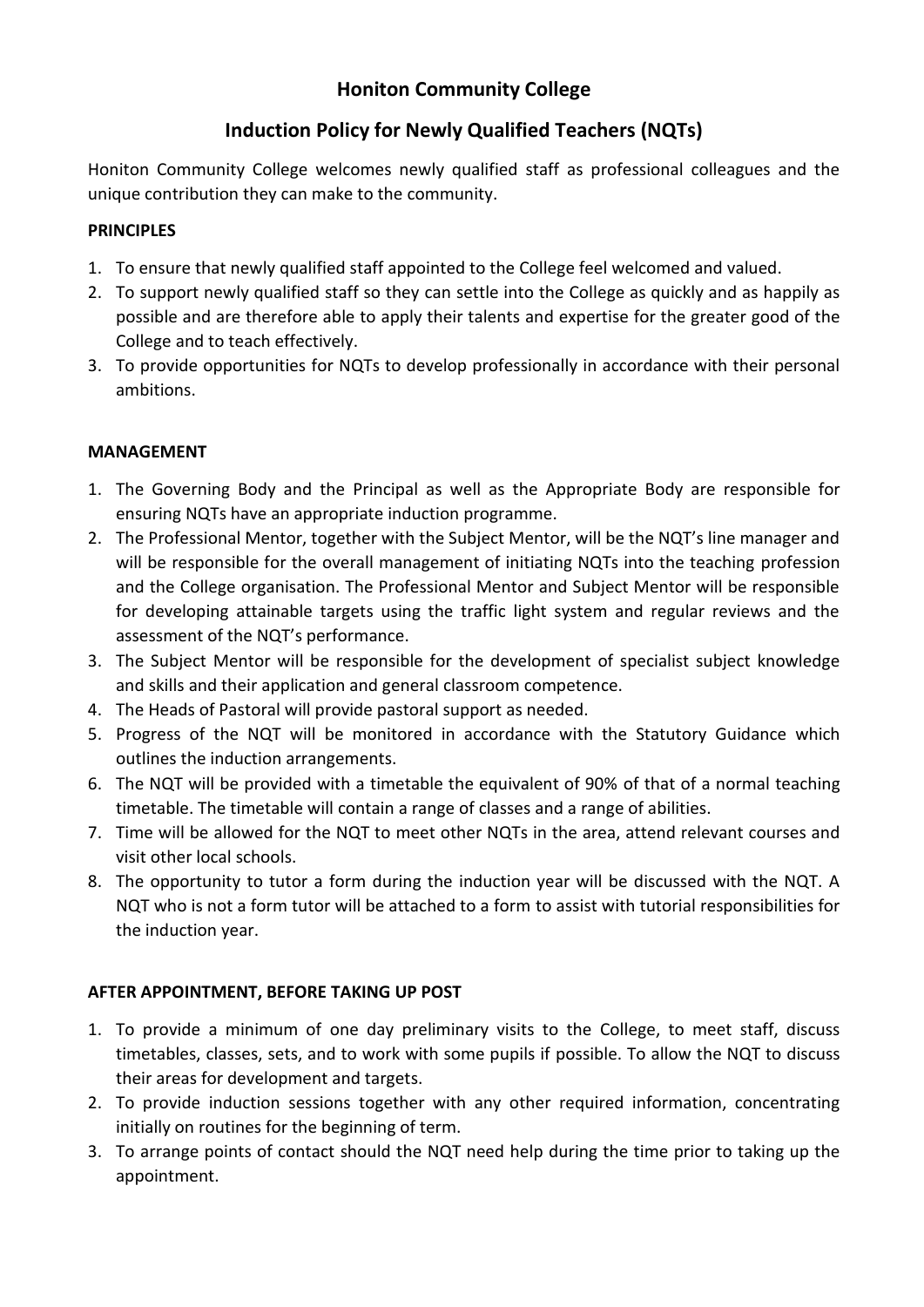#### **AFTER TAKING UP POST**

NQTs will follow a structured induction programme. Weekly meetings will take place with the Subject Mentor throughout the year and regular meetings with the Professional Mentor.

#### **The Professional Mentor will be responsible for: -**

- 1. Overall monitoring of NQT progress
- 2. Standardisation of observation and reporting judgements against the standards
- 3. Providing a generic induction programme to include information on:
	- a. Procedures for staff absence, leaving cover work and doing cover
	- b. Duties
	- c. Signing in and out
	- d. College evacuation procedures
	- e. Meeting support staff
	- f. Social/medical details
	- g. Medical room/sick pupils
	- h. Health and Safety including E-Safety
	- i. Learning Support details
	- j. Discipline review of procedures and positive behaviour management
	- k. Safeguarding procedures
	- l. Assessment and exams
- 4. In addition, training sessions will include:
	- a. Common Standards and Professionalism
	- b. Teaching and Learning
	- c. Exam Procedures
	- d. More and Most Able Provision
	- e. Student Services
	- f. Inclusion
	- g. Subject reviewing with parents
	- h. Report Writing
	- i. Dealing with stress/workload
	- j. AfL techniques and strategies

#### **The Subject Mentor will be responsible for: -**

- a. Personal timetable 90% of normal teaching timetable
- b. Teaching
- c. Monitoring day-to-day progress
- d. Mid and End of Term Review meetings
- e. Arranging peer lesson observations for NQT
- f. College resources: stationary, textbooks, IT, audio-visual equipment
- g. Classroom behaviour, control and sanctions
- h. Departmental marking policy
- i. Departmental assessment policy, records and mark books
- j. Departmental homework policy and handing in arrangements
- k. Effort/reward grades and comments
- l. Subject reviewing with parents
- m. Department Syllabuses and schemes of work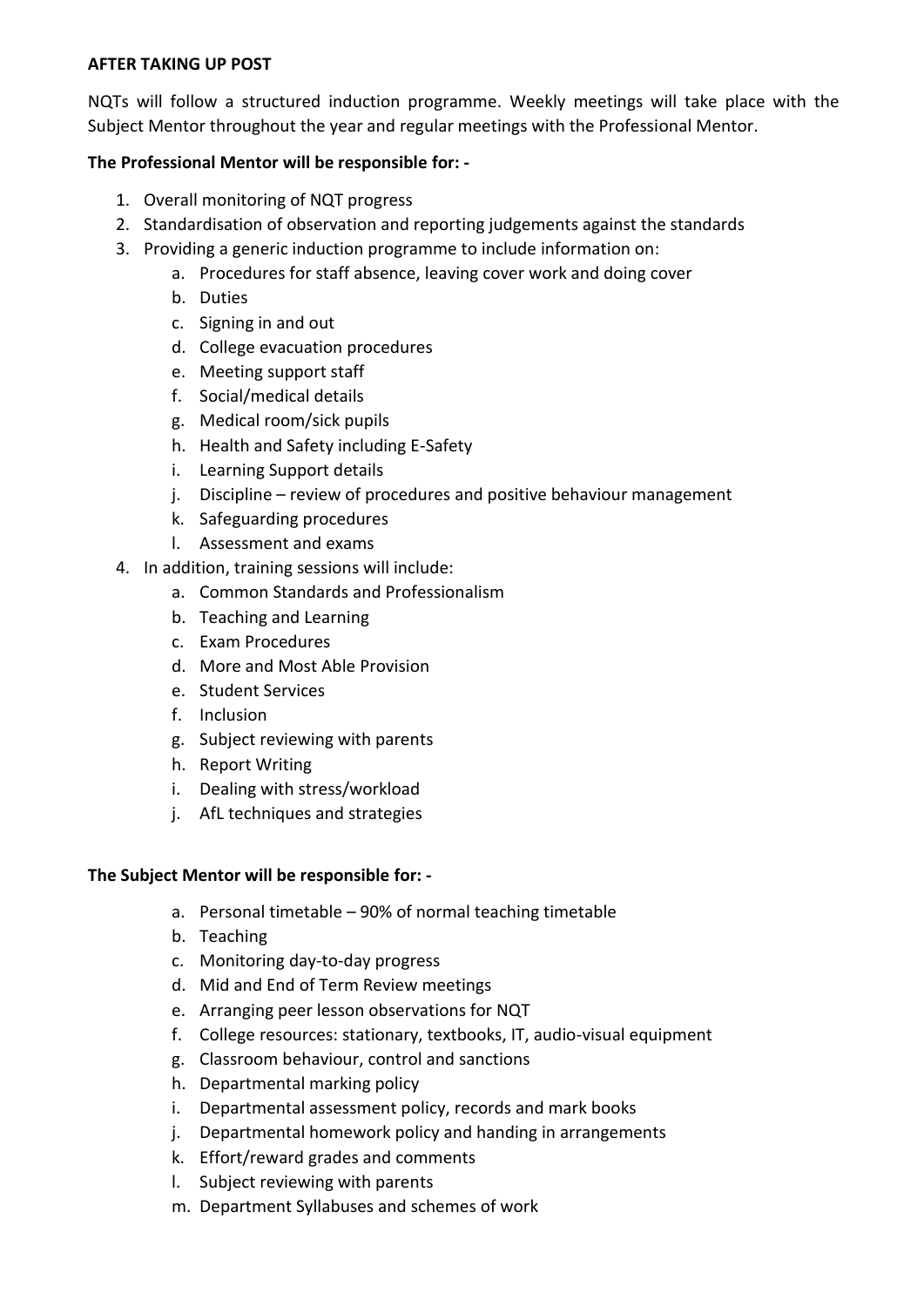#### **The Head of Pastoral will be responsible for: -**

- a. Form tutor responsibilities and the tutorial programme for that year group
- b. The Head of Year's role
- c. Registration
- d. Pupil absence
- e. College policy on discipline; code of conduct, positive behaviour management, rewards systems
- f. Target setting and action planning where appropriate
- g. Communication with parents
- h. Discussion of individual pupils/tutees
- i. Student planners
- j. The Professional Development Programme
- k. College Uniform

#### **MONITORING OF PROGRESS TO SUPPORT THE NQT**

- 1 To be awarded Qualified Teacher Status (QTS) the trainee teacher must have met standards relating to the following: -
	- Set high expectations which inspire, motivate and challenge pupils
	- Promote good progress and outcomes by pupils
	- Demonstrate good subject and curriculum knowledge
	- Plan and teach well-structured lessons
	- Adapt teaching to respond to the strengths and needs of all pupils
	- Make accurate and productive use of assessment
	- Manage behaviour effectively to ensure a good and safe learning environment
	- Fulfil wider professional responsibilities

#### PERSONAL AND PROFESSIONAL CONDUCT

- Teachers uphold public trust in the profession and maintain high standards of ethics and behaviour, within and outside of College
- Teachers must have proper and professional regard for the ethos, policies and practices of the school in which they teach, and maintain high standards in their own attendance and punctuality
- Teachers must have an understanding of, and always act within, the statutory frameworks which set out their professional duties and responsibilities
- 2 During the Induction Year the NQT will work towards Induction Standards relating to these areas.
- 3 Observations will take place two to three times a term. Each observation will follow meetings with the NQT to identify a specific focus in relation to the induction standards and targets set.
- 4 The Appropriate Body Induction Co-Ordinator will arrange for QA monitoring visits to take place during the year. This will involve at least one NQT from the College being observed. At least ten days' notice will be given prior to the visit.
- 5 Informal meetings at each half term and three formal summative assessment meetings will take place with the Subject Mentor, one at the end of each half term to review the extent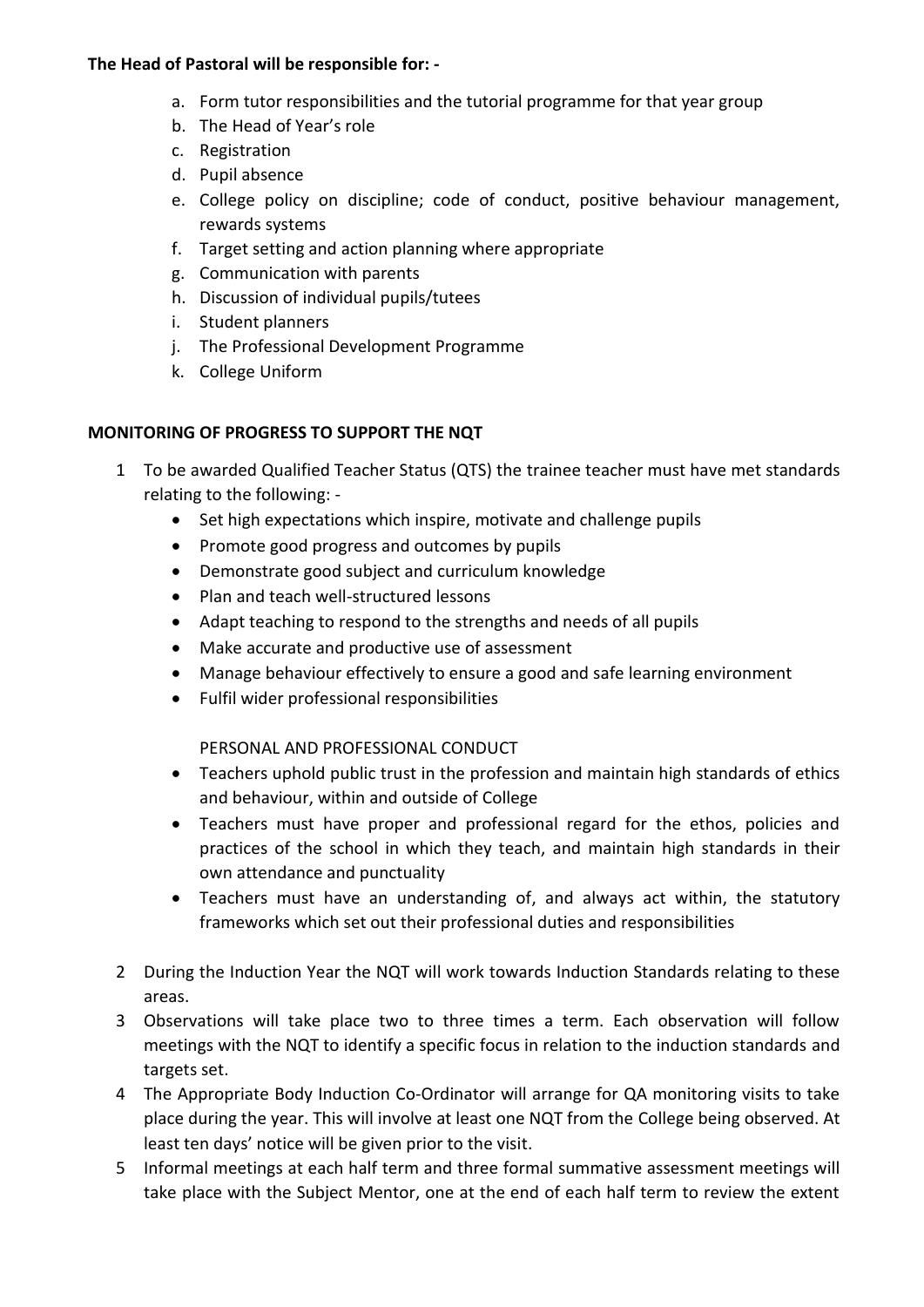to which the NQT is meeting the induction standards, review targets and set new objectives in relation to this.

- 6 The Subject Mentor in consultation with the Professional Mentor will complete the NQT Induction Assessment form at the end of each term. In June, the Induction Summary Statement will be completed by the Subject Mentor and signed by the Principal and Professional Mentor. It will then be sent to the Appropriate Body to recommend whether the NQT has met the requirements for the satisfactory completion of the induction period.
- 7 At the end of the year the induction year will be reviewed and targets set in preparation for the College's Performance Management System.

#### **UNSATISFACTORY PROGRESS**

- 1. In the event that a NQT is not making satisfactory progress, early action will be taken in order to support and advise the teacher to make any necessary improvements. This initially will be done in informal meetings with the Subject and/or Professional Mentors.
- 2. In the event that the NQT continues to make unsatisfactory progress the Appropriate Body will be informed. The Appropriate Body will provide advice and support both to the NQT and the College.
- 3. The Principal will be kept informed of any NQT making unsatisfactory and will observe the teaching of any NQT judged to be at risk of failing.
- 4. Reports sent to the Appropriate Body will indicate any unsatisfactory progress made by the NQT and whether the NQT is at risk of failing to complete the induction period. The Principal should write to the NQT about any unsatisfactory assessments and inform them of the consequence of failing to make the necessary improvements.
- 5. Where the College recommends that a NQT needs to extend their induction period, or who is failing to meet the standards for the Induction period, the Appropriate Body will be informed immediately of this and relevant forms will be completed.

## **OTHER OPPORTUNITIES**

#### **The NQT will be able:**

- a) To observe lessons in their own and in other subject areas.
- b) To visit a Secondary School in the area for at least half a day to observe lessons and the department in the NQT's own subject area.
- c) To visit a Primary School in the Summer Term.
- d) To meet with other NQTs in the area and attend meetings arranged for NQTs.

Other possibilities by arrangement could include shadowing a student for the day or visits to other SLF Institutions.

#### **MONITORING AND EVALUATION**

- 1. A copy of this policy is given to all NQTs and is available to all staff in College.
- 2. The Professional Mentor discusses progress and relevant issues with the Leadership Team.
- 3. Copies of lesson observation and review summaries are passed to the Senior Vice Principal and the Principal.
- 4. Copies of all relevant documentation are sent to the Appropriate Body as requested.